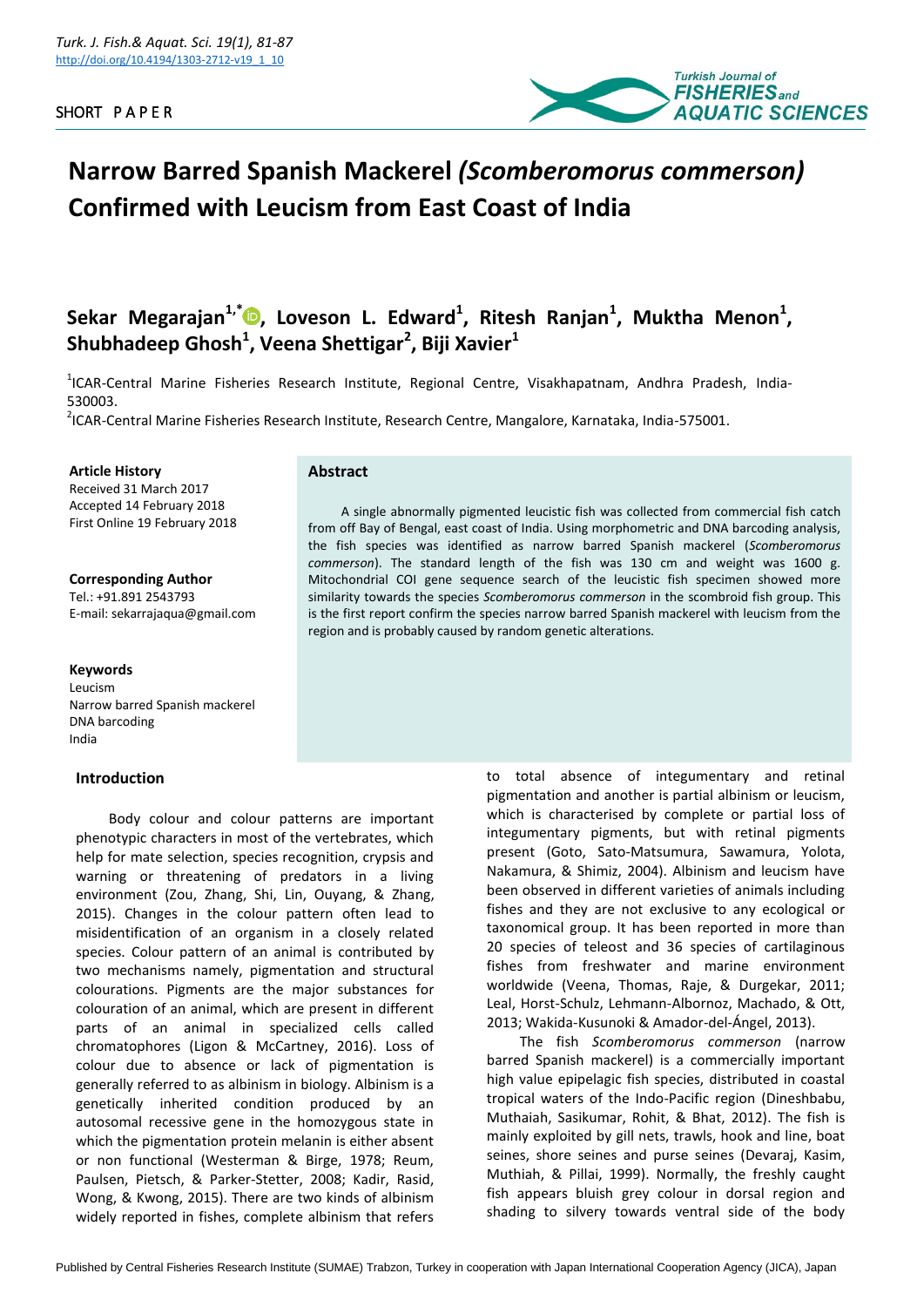(Souissi, Golani, Mejri, Zaouali, & Capape, 2006). However, a single fish caught from a shoal exhibited partial loss of colour, and it was suspected to be a leucistic fish. Occurrence of leucism in narrow barred Spanish mackerel has been reported earlier from east coast of India. However, the species was not confirmed with proven methods. The occurrence of leucism may result in misidentification of fish species where the species mainly differentiated based on body colouration and which, need to be further confirmed with established methods for species confirmation. Therefore, the present study described the species confirmation of leucism fish observed from east coast of India using morphometric and molecular methods.

#### **Materials and Methods**

An adult leucistic narrow barred Spanish mackerel (Figure 1.) was caught in hook and line gear operated at

a depth of 32 m and 11 km distance from shore in the Bay of Bengal, east coast of India (18° 04.004 N 83° 39.979 E) (Figure 2.). The leucistic fish was caught along with normal coloured individuals in a shoal during regular fishing. The fishermen communicated the information and the specimen was brought to the research laboratory of Visakhapatnam Regional Centre of ICAR-CMFRI, where it was examined and was measured using established methods (Collette, 2001). Further to confirm the species by molecular genetic analysis the tissue sample was collected for DNA barcode analysis by cytochrome c oxidase subunit 1 (COI).

The genomic DNA was isolated from the muscle tissues using NucleoSpin Tissue DNA extraction kit (Takara, Bio, Inc. Japan) following the manufacturer's protocol. The COI gene was amplified using universal primers (forward: 5' TCAACCAACCACAAAGACATTGGCAC-3'; reverse: 5'-



**Figure 1.** View of leucism (partial albino) fish specimen of *Scomberomorus commerson* possessing normal eye pigmentation collected from Bay of Bengal, east coast of India.



**Figure 2.** Collection site (Bay of Bengal, east coast of India) of the leucism fish *Scomberomorus commerson* indicated with star mark.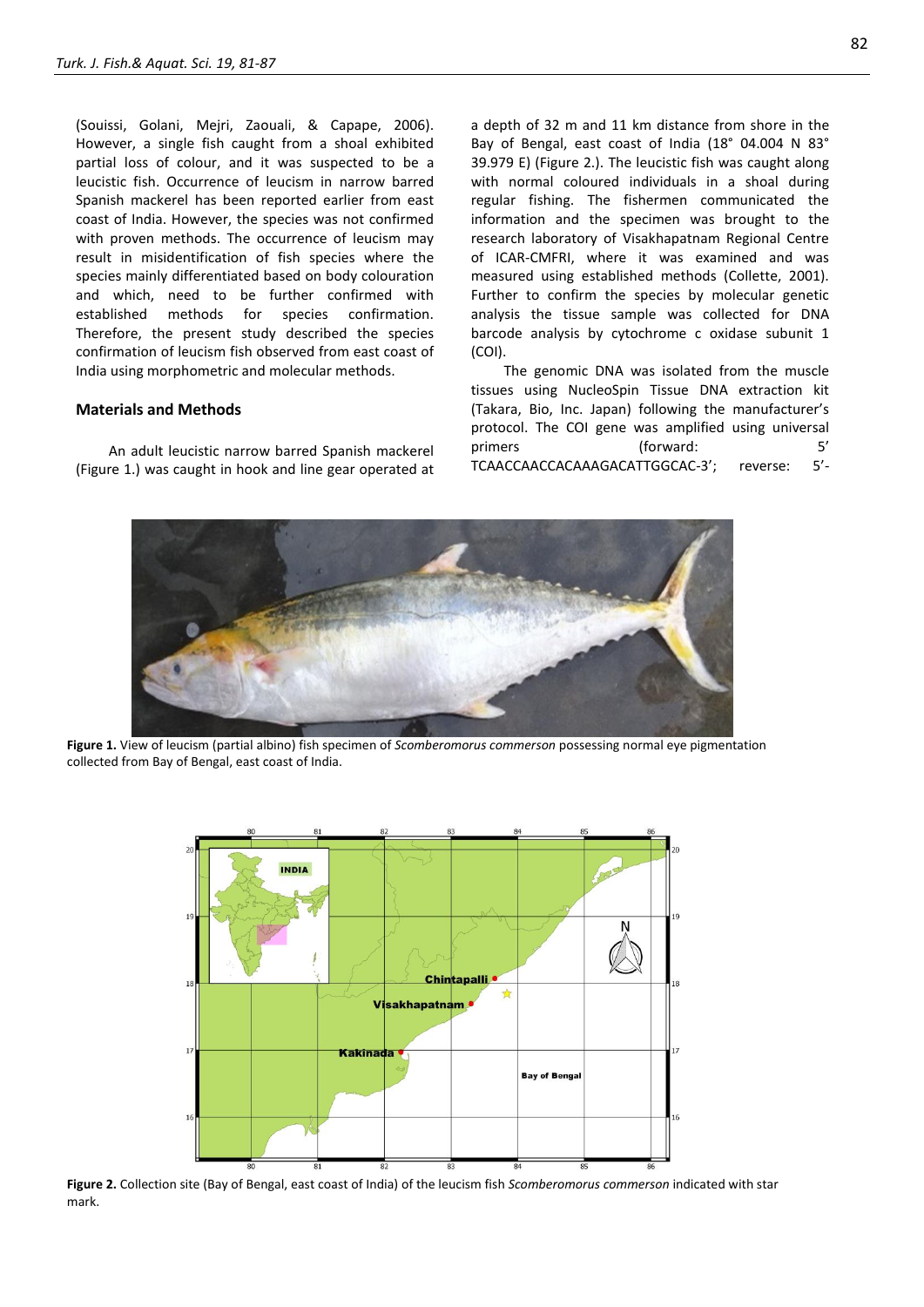TAGACTTCTGGGTGGCCAAAGAATCA -3') (Bioserve Biotechnologies Pvt. Ltd, India). Polymerase Chain Reaction (PCR) was performed using genomic DNA with the universal primers at 94  $^{\circ}$ C for 4 min; 30 cycles of 94  $\mathrm{^{\circ}C}$  for 1 min and  $\mathrm{^{\circ}C}$  for 2 min and  $\mathrm{^{\circ}C}$  for 2 min and then final extension of single cycle at 72  $^{\circ}$ C for 10 min using thermo cycler (BIOER Little Genius, Bioer Technology company, China). The gene product was amplified using EmaraldAmp MAX PCR master mix (Takara, Bio, Inc, Japan). PCR product was visualized on 1.5% agarose gel, and subsequently purified by PCR purification kit (Qiagen, Germany) and then used for DNA sequencing. Nucleotide sequencing was carried out by ABI BigDYE terminator method (Applied Biosystems Inc., USA). The obtained sequence was analyzed for both forward and reverse sequences using Gene Runner software and pair-wise alignment using CLUSTALW tool. The sequence was subjected to nucleotide search in Barcode of Life Data Systems (BLOD) v3 data base to know the sequence match. Further, to establish the relationship between the suspected specimen with some of the related species, *COI* gene sequences of *S. commerson* (DQ885054.1, JF494453.1, KJ920128.1, KM677209.1, KJ134890.1, KF434774.1, HM007790.1) and other related species like *S. guttatus* (KJ134891.1, EF607535.1, EU871700.1, EU541328.11) and *Acanthocybium solandri* (EF653604.1, DQ080324.1, DQ497815.1, DQ197922.1) were retrieved from the NCBI GenBank public nucleic acid sequence repository. The genetic distance among different species was calculated by Kimura 2-parameter model using MEGA version 7. The phylogenetic relationship was inferred by using the Maximum Likelihood method with 100 bootstrap replicates in RAxML version 7.7.1 (Stamatakis, Hoover, & Rouge, 2008) and Neighbour-Joining method based on the Kimura 2-parameter model with 1000 bootstrap replicates in MEGA version 7.

# **Results and Discussion**

The observed leucistic narrow barred Spanish mackerel was validated using traditional morphometric measurements and molecular genetic analysis for species confirmation. The morphometric parameters measured and their values are given in Table.1. The total length and weight of the fish was within the size range of earlier observation of narrow barred Spanish mackerel from India and elsewhere in the world (Yohannan, Jeyaprakash, Srinath, Thiagarajan, Livingston, Kasim, & Luther, 1992; Rao & Lakshmi, 1993; Kumar, Mahesh, Rao, Ghosh, & Maheswarudu, 2013). In east coast of India, the fish is observed with maximum size of 153 cm in length and 28 kg in weight by Kumar *et al*. (2013) and similarly, Shojaei, Taghavi, Seyfabadi, Bathe and Dehghani (2007) had reported the fish with 132 cm in length and 18.4 kg in weight from Iranian waters. The measured morphometric

parameters of the fish were within the established range of percentage to the total length of the fish and these parameters agree with observations by Golani, Orsi-Relini, Massuti, and Quignard (2002); and Souissi *et al*. (2006). From the observed morphological characters of the fish specimen, it was concluded that the fish is narrow barred Spanish mackerel. However, the morphologically normal specimen showed abnormal body colour including devoid of integumentary colour, but with presence of retinal colour, suggesting that the particular fish could be affected by partial albinism or leucism. Normally the species exhibits dorsally bluish grey to ventrally silvery grey colour with transverse wavy bars; cheeks and lower jaw silvery white; first dorsal fin with bright blue to blackish blue; pectoral fin with light grey to blackish blue; caudal, anal, dorsal fin and finlets of anal fin greyish white to dark grey in colour (Souissi *et al*., 2006). The leucistic fish specimen was further examined, and it exhibited partial albino phenotypic characteristics of loss of pigments in the body. The entire body was dull whitish to pink in colour and the dorsal part of the body pigmented with grey and yellowish colours. The yellow pigmentation was high in the dorsal side, especially at the anterior region. The fins and finlets were pinkish in colour with yellow colour at the base. The eyes of the fish showed the normal retinal pigmentation. The morphological characters of the fish except the body colour suggested that the specimen was the narrow barred Spanish mackerel. This is the second report of leucism in this species from Indian waters as well as world. Previously, leucism in narrow barred Spanish mackerel was reported by Sethi, Rajapackiam, Poovannan, and Rathinam (2012) in India, and the size of the reported fish was 129 cm in length and 13.50 kg weight; however, the fish had more of yellowish pigmentation in dorsal portion of the body and also the fish specimen was confirmed based on morphometric characters alone.

The observed morphological characters hypothesised that the specimen is narrow barrel Spanish mackerel, belonging to scombroid fish group, however this hypothesis needs to be ascertained further because some of the species under this group have resemblances with same morphological characters at different size group (Jones & Silas, 1961). The narrow barred Spanish mackerel has more resemblance with *Scomberomorus guttatus* (Indo pacific king mackerel) at smaller size and with *Acanthocybium solandri* (Wahoo) at bigger size (Jones & Silas, 1961) with respect to morphological characters; however, all these fishes could be differentiated based on body colour pattern. The studied fish showed a different colour pattern because of leucism and therefore, it was little confusing to categorically describe the fish species based on its morphology alone. Therefore, confirmation using *COI*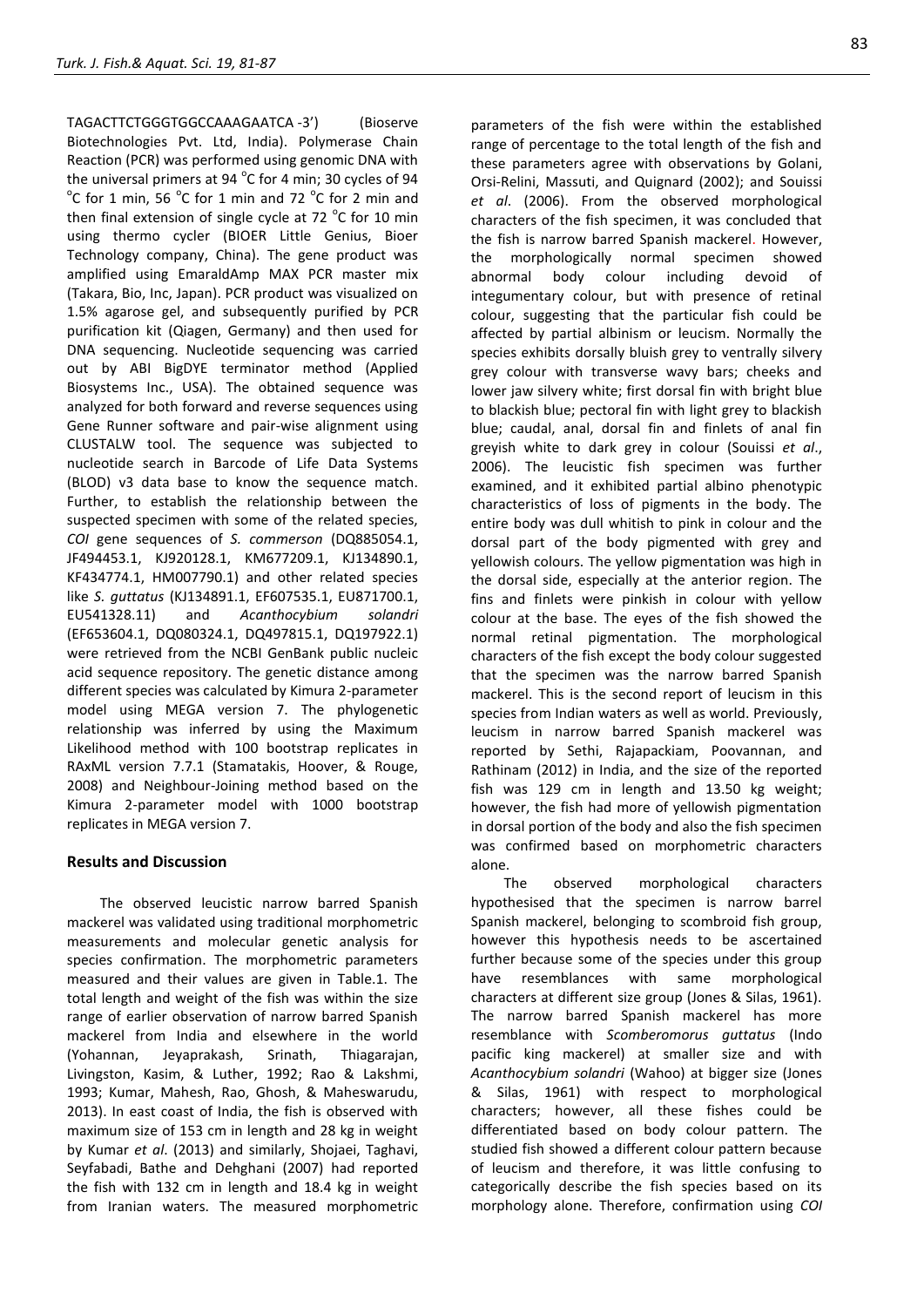**Table 1.**Morphometric characteristics of leucism fish, *Scomberomorus commerson*

| Morphometric measurements | cm    | % of TL |
|---------------------------|-------|---------|
| Total length (TL)         | 130.2 | 100.0   |
| Standard length           | 113.4 | 87.1    |
| Fork length               | 117.2 | 90.0    |
| Pre-dorsal length         | 26.3  | 20.2    |
| Pre-pectoral length       | 25.1  | 19.3    |
| Pre-pelvic length         | 28.6  | 22.0    |
| Pre-anal length           | 65.6  | 50.4    |
| Body depth                | 19.3  | 14.8    |
| Head length (HL)          | 24.9  | 19.1    |
|                           |       | % of HL |
| Eye diameter              | 3.6   | 18.8    |

gene in mitochondrial region was taken to consideration for further confirmation of the fish species as is widely followed for most of the unknown fish species identification (Serra-Pereira, Moura, Griffiths, Gordoai, & Figueiredo, 2011; Ball, Jones, Lynghammar, Noble, & Griffiths, 2013). A 653 base pairs nucleotide sequence in the mitochondrial *COI* gene of the fish was deduced, and species identification was done based on sequence reads from the fish. The result of the analysis is in agreement with the hypothesis concluded from the morphological approach. The gene sequence searches in the NCBI Genbank and BOLD databases returned 100%, >99%, >96% & >95% matches with 7, 30, 48 and 15 individual *COI* gene sequence of *S. commerson* available in the data base, respectively. However, to further confirm the hypothesis, *COI* gene sequences from individuals of *S. commerson, S. guttatus* and *A. solandri* were downloaded from NCBI GenBank and aligned using CLUSTALW2 EMBL-EBI multiple sequence alignment programme. Genetic distance among the different fish species was calculated based on the variations in the *COI* gene sequences and given in Table 2. Phylogenetic relationship was established using Maximum Likelihood (Figure 3.) and Neighbour-Joining methods (Figure 4.) and phylogenetic tree was constructed accordingly. Result of genetic distance and phylogenetic tree analysis firmly supported the species identification based on morphometric and *COI* gene sequence based observations. All the sequences analysed were grouped in to three different categories according to species of origin such as *S. commerson*, *S. guttatus* and *A. solandri*. As expected the albino *CO1* gene sequence was grouped with the *S. commerson* and exhibited close relationship with gene sequence of different individuals of this species submitted from different parts of the world.

The mitochondrial *COI* gene sequence based identification confirmed that the fish specimen found with leucism is the narrow barrel Spanish mackerel. It has been reported in different studies that various factors like contaminated environmental parameters, light intensity, types of feeding during larval stages,

endocrine hormones are responsible for body colour patterns and genetic factors including random genetic alteration, genetic alteration due to small population size are considered to cause colour abnormality in fishes (Tokac, Akyol, Aydin, & Ulas, 2013; Kadir *et al*., 2015). However, with respect to the location of the specimen caught, factors like heavy metals contamination in water and light intensity could be potentially excluded from the probable factors to cause colour change, because the open ocean is not generally contaminated and the species is a pelagic fish, thus light may not be an issue. The other factor namely feeding during larval stages may also be possibly excluded because, the fish generally moves in schools during larval stages for feeding, and feeds on a substance as a group, so individual fish getting affected by feeding may not be possible. The effect of small population size is also excluded, since the fish species is not impacted by overfishing in the wild and also good catches has been observed in most of the fish landings in this particular region (CMFRI, 2016). The other possible potential factors for the cause of abnormal colour in the individual fish are endocrine hormones and random genetic alterations. However, it has been observed in many of the lower vertebrates including fishes that the implication of endocrine hormones in chromatic changes is mostly temporary and fish returns to normal colour when the hormone level get stabilized (Ligon & McCartney, 2016). Therefore, the hypothesis of endocrine hormone being the causative agent for the colur changes in the fish is also not valid. Thus, leucism in this fish is probably by the result of genetic random alterations since the contaminated environmental factors, feeding behaviour and endocrine hormones seem to be improbable when considering the location of fish catch, behaviour of the fish in the water and nature of colour change. It has been stated in different studies that the lack of colouration in albino or leucism fish may result in increased chance for predation or render them less attractive for reproduction (Castillo, Melendez, & Garayzar, 2006). However, partial albinism may not be a handicap in the life of the studied specimen, since the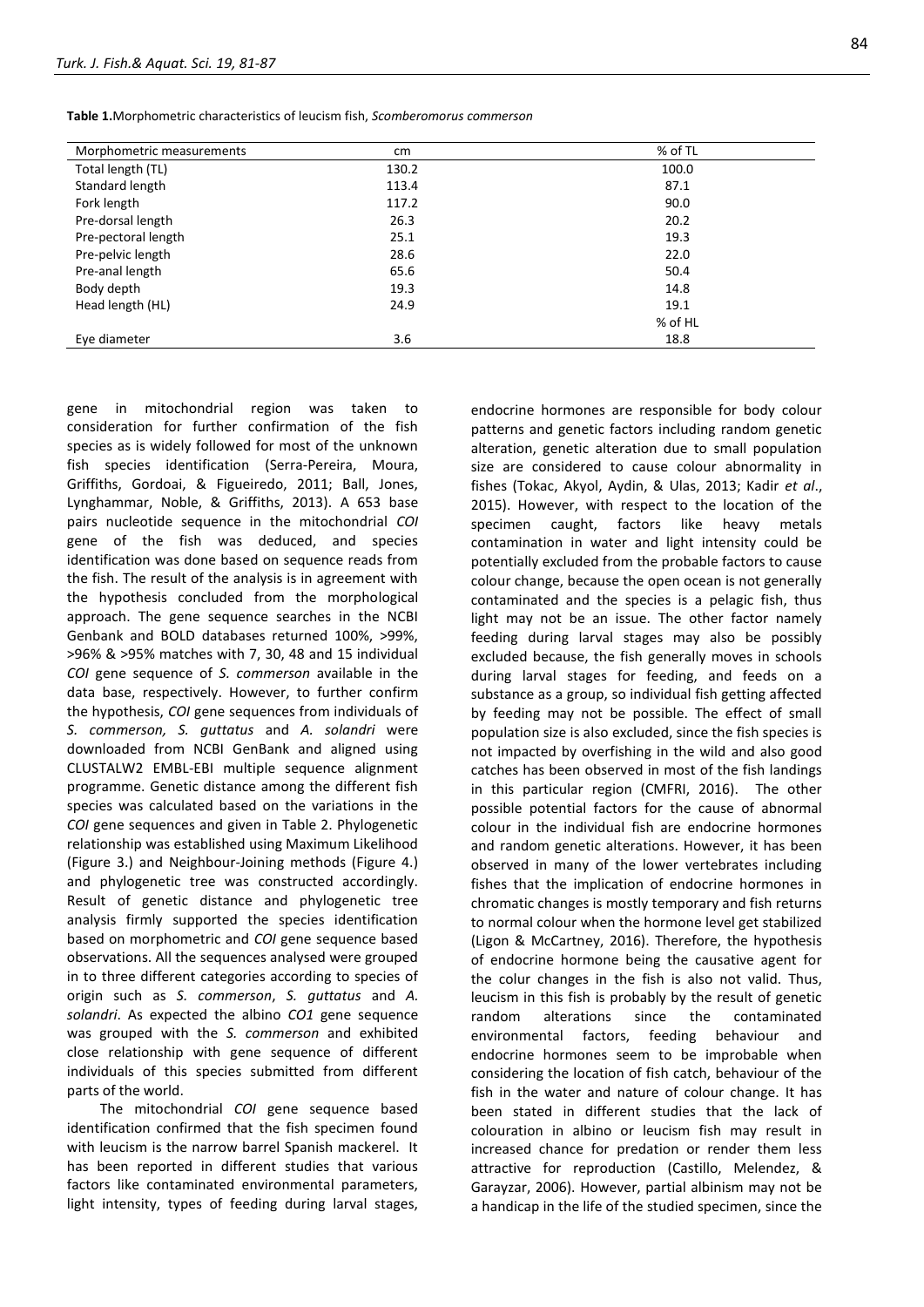**Table 2.** Genetic divergence of *COI* gene among different group of fishes from scombridae family

|                                             | $\mathbf{1}$ | $\mathbf{2}$ | 3    | 4    | 5    | 6    | $\overline{7}$ | 8    | 9    | 10   | 11   | 12   | 13   | 14   | 15   | 16   |
|---------------------------------------------|--------------|--------------|------|------|------|------|----------------|------|------|------|------|------|------|------|------|------|
| 1.S.commerson                               |              | 0.00         | 0.00 | 0.00 | 0.00 | 0.00 | 0.00           | 0.00 | 0.02 | 0.02 | 0.02 | 0.02 | 0.02 | 0.02 | 0.02 | 0.02 |
| (Leucism):                                  |              |              |      |      |      |      |                |      |      |      |      |      |      |      |      |      |
| KT251199.1 (India)                          |              |              |      |      |      |      |                |      |      |      |      |      |      |      |      |      |
| 2.S.commerson:                              | 0.00         |              | 0.00 | 0.00 | 0.00 | 0.00 | 0.00           | 0.00 | 0.02 | 0.02 | 0.02 | 0.02 | 0.02 | 0.02 | 0.02 | 0.02 |
| DQ885054.1                                  |              |              |      |      |      |      |                |      |      |      |      |      |      |      |      |      |
| (Canada)                                    |              |              |      |      |      |      |                |      |      |      |      |      |      |      |      |      |
| 3.S. commerson:                             | 0.00         | 0.00         |      | 0.00 | 0.00 | 0.00 | 0.00           | 0.00 | 0.02 | 0.02 | 0.02 | 0.02 | 0.02 | 0.02 | 0.02 | 0.02 |
| JF494453.1 (Canada)                         |              |              |      |      |      |      |                |      |      |      |      |      |      |      |      |      |
| 4.S. commerson:                             | 0.00         | 0.00         | 0.01 |      | 0.00 | 0.00 | 0.00           | 0.00 | 0.02 | 0.02 | 0.02 | 0.02 | 0.02 | 0.02 | 0.02 | 0.02 |
| KJ920128.1 (India)                          | 0.01         | 0.01         | 0.01 | 0.00 |      | 0.00 | 0.00           | 0.00 | 0.02 | 0.02 | 0.02 | 0.02 | 0.02 | 0.02 | 0.02 | 0.02 |
| <b>5.</b> S. commerson:<br>KM677209 (India) |              |              |      |      |      |      |                |      |      |      |      |      |      |      |      |      |
| 6.S.commerson:                              | 0.00         | 0.00         | 0.00 | 0.01 | 0.01 |      | 0.00           | 0.00 | 0.02 | 0.02 | 0.02 | 0.02 | 0.02 | 0.02 | 0.02 | 0.02 |
| KJ134890.1(Iran)                            |              |              |      |      |      |      |                |      |      |      |      |      |      |      |      |      |
| 7.S. commerson :                            | 0.00         | 0.00         | 0.00 | 0.00 | 0.01 | 0.00 |                | 0.00 | 0.02 | 0.02 | 0.02 | 0.02 | 0.02 | 0.02 | 0.02 | 0.02 |
| KF434774.1 (India)                          |              |              |      |      |      |      |                |      |      |      |      |      |      |      |      |      |
| 8.S. commerson:                             | 0.00         | 0.00         | 0.00 | 0.00 | 0.01 | 0.00 | 0.00           |      | 0.02 | 0.02 | 0.02 | 0.02 | 0.02 | 0.02 | 0.02 | 0.02 |
| HM007790.1 (South                           |              |              |      |      |      |      |                |      |      |      |      |      |      |      |      |      |
| Africa)                                     |              |              |      |      |      |      |                |      |      |      |      |      |      |      |      |      |
| 9.A. solandri:                              | 0.76         | 0.76         | 0.76 | 0.76 | 0.76 | 0.76 | 0.76           | 0.76 |      | 0.00 | 0.00 | 0.01 | 0.02 | 0.02 | 0.02 | 0.02 |
| EF653604.1 (USA)                            |              |              |      |      |      |      |                |      |      |      |      |      |      |      |      |      |
| 10.A. solandri:                             | 0.76         | 0.76         | 0.76 | 0.76 | 0.76 | 0.76 | 0.76           | 0.76 | 0.00 |      | 0.00 | 0.01 | 0.02 | 0.02 | 0.02 | 0.02 |
| DQ080324.1 (Canary                          |              |              |      |      |      |      |                |      |      |      |      |      |      |      |      |      |
| Islands)                                    |              |              |      |      |      |      |                |      |      |      |      |      |      |      |      |      |
| 11.A.solandri:                              | 0.76         | 0.76         | 0.76 | 0.76 | 0.76 | 0.76 | 0.76           | 0.76 | 0.01 | 0.01 |      | 0.01 | 0.02 | 0.02 | 0.02 | 0.02 |
| DQ497815.1(Taiwan                           |              |              |      |      |      |      |                |      |      |      |      |      |      |      |      |      |
|                                             |              |              |      |      |      |      |                |      |      |      |      |      |      |      |      |      |
| 12.A.solandri:                              | 0.76         | 0.76         | 0.76 | 0.76 | 0.76 | 0.76 | 0.76           | 0.76 | 0.09 | 0.09 | 0.10 |      | 0.02 | 0.02 | 0.02 | 0.02 |
| 4DQ197922.1(Spain)<br>13.S. guttatus:       | 0.73         | 0.73         | 0.73 | 0.73 | 0.74 | 0.73 | 0.73           | 0.73 | 0.76 | 0.76 | 0.76 | 0.74 |      | 0.01 | 0.01 | 0.01 |
| KJ134891.1 (Iran)                           |              |              |      |      |      |      |                |      |      |      |      |      |      |      |      |      |
| 14.S. guttatus:                             | 0.73         | 0.73         | 0.73 | 0.74 | 0.74 | 0.73 | 0.73           | 0.73 | 0.76 | 0.76 | 0.76 | 0.74 | 0.02 |      | 0.01 | 0.01 |
| EF607535.1                                  |              |              |      |      |      |      |                |      |      |      |      |      |      |      |      |      |
| (SouthChina)                                |              |              |      |      |      |      |                |      |      |      |      |      |      |      |      |      |
| 15.S. guttatus:                             | 0.73         | 0.73         | 0.73 | 0.74 | 0.74 | 0.73 | 0.73           | 0.73 | 0.76 | 0.76 | 0.76 | 0.74 | 0.02 | 0.00 |      | 0.01 |
| EU871700.1 (China)                          |              |              |      |      |      |      |                |      |      |      |      |      |      |      |      |      |
| 16.S. guttatus:                             | 0.73         | 0.73         | 0.73 | 0.73 | 0.73 | 0.73 | 0.73           | 0.73 | 0.75 | 0.75 | 0.75 | 0.74 | 0.04 | 0.02 | 0.02 |      |
| EU541328.11                                 |              |              |      |      |      |      |                |      |      |      |      |      |      |      |      |      |
| (China)                                     |              |              |      |      |      |      |                |      |      |      |      |      |      |      |      |      |

Genetic divergence value are shown in the below diagonal and the standard error values are shown above diagonal in the table



**Figure 3.** Phylogenetic tree obtained using *COI* gene sequence of fishes from three different closely related species from scombroid group by Maximum Likelihood method.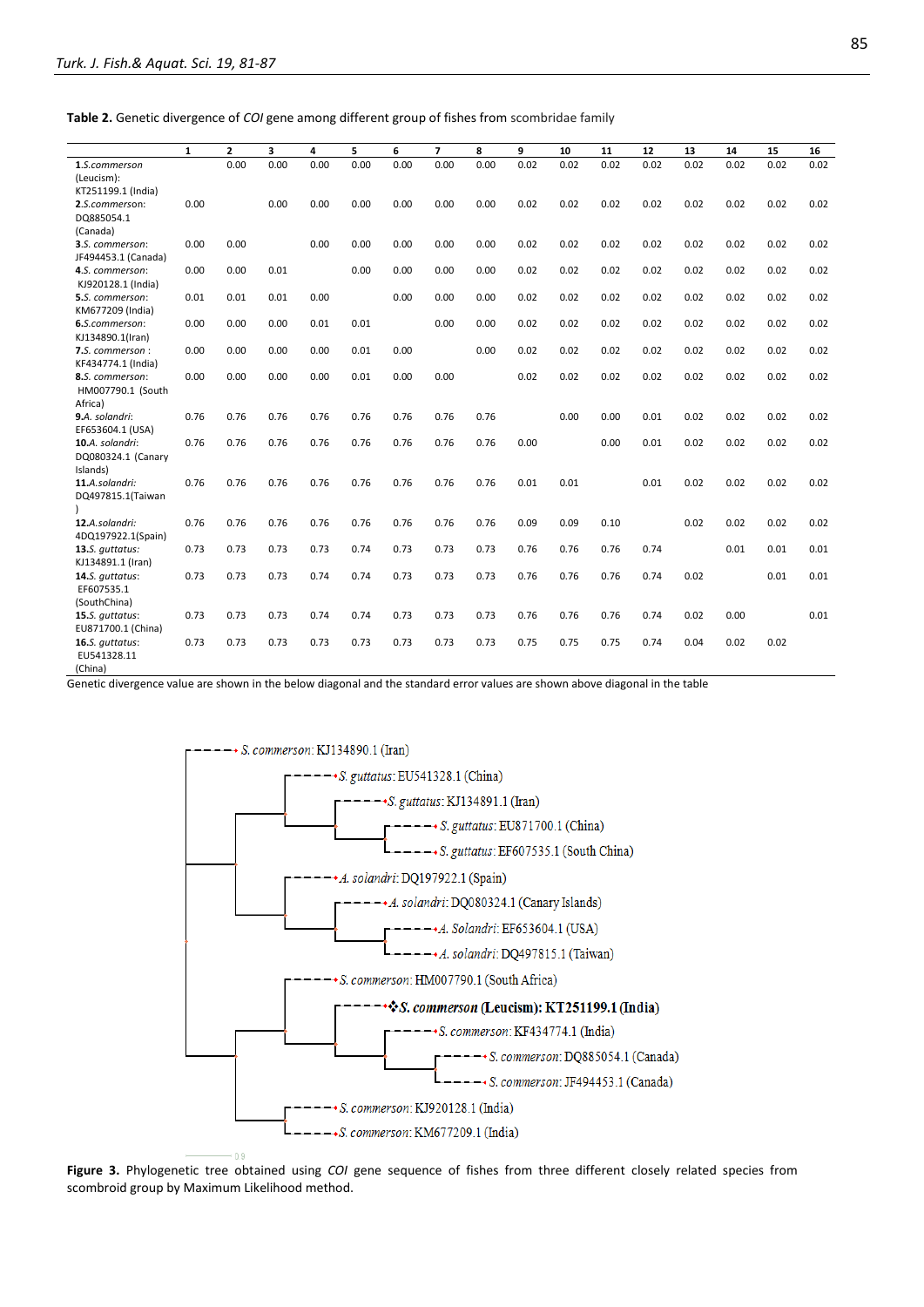

**Figure 4.** Phylogenetic tree obtained using *COI* gene sequence of fishes from three different closely related species from scombroid group by Neighbour Joining method.

fish could still potentially grow up to 16 kg in size like other normal fishes, which suggests that colour change is not disadvantageous for the survival of the marine fish.

### **Acknowledgements**

We thank Dr. A. Gopalakrishnan, Director ICAR-CMFRI for providing financial support to carry out this work. Authors are also grateful to Mr. Simhachalam, fisherman from Chintapalli village for providing the information and specimen for morphometric analysis and then tissue samples for DNA barcode analysis. The study was funded by Indian Council of Agricultural Research (ICAR), New Delhi, India.

#### **References**

- Ball, R.E., Jones, C.S., Lynghammar, A., Noble, L.R., & Griffiths, A. M. (2013). The first confirmed cases of full albinism in rajid species. *Journal of Fish Biology*, 82, 1433-1440. https://dx.doi.org/10.1111/jfb.12072.
- Castillo, J.S., Melendez, E.M., & Garayzar, C.V. (2006). New records of albinism in two elasmobranchs: The tiger shark *Galeocerdo cuvier* and the giant electric ray *Narcine entemedor*. *Cybium*, 30(2), 191-192.
- CMFRI. (2016). Annual report 2015-16. Retrieved from http://eprints.cmfri.org.in/10897/
- Collette, B.B. (2001). Scombridae. Tunas (also, albacore, bonitos, mackerels, seerfishes, and wahoo). In. K.E, Carpenter & V. Niem (Eds), *FAO species identification guide for fishery purposes*. *The living marine resources*

*of the Western Central Pacific*. Vol. 6. Bony fishes part 4 (Labridae to Latimeriidae) estuarine crocodiles, sea turtles, sea snakes and marine mammals (pp. 3721- 3756). FAO, Rome.

- Devaraj, M.H., Kasim, M., Muthiah, C., & Pillai, N.G.K. (1999). Stock assessment of the exploited seer fish fishery resources in the Indian waters. *J. Mar. Biol. Ass. India*, 41(1&2), 62-84.
- Dineshbabu, A.P., Muthaiah, C., Sasikumar, G., Rohit, P., & Bhat, U. S. (2012). Impact of non-selective gears on kingseer, *Scomberomorus commerson* fishery in Karnataka. *Indian J. Geo-Mar. Sci*, 41(3), 265-271.
- Golani, D., Orsi-Relini, L., Massuti, E., & Quignard, J. P. (2002). CIESM Atlas of exotic species in the Mediterranean. In. F. Briand (Eds). *Fishes (Vol. I)*. Monaco, CIESM Publisher., 256 pp.
- Goto, M., Sato-Matsumura, K., Sawamura, D., Yolota, K., Nakamura, H., & Shimiz, H. (2004). Tyrosinase gene analysis in Japanese patients with oculocutaneous albinism. *Journal of Dermatological Science*, 35, 215- 220.

https://dx.doi.org/10.1016/j.jdermsci.2004.06.007.

- Jones, S., & Silas, E.G. (1961). On fishes of the subfamily scomberomorine (family scombridae) from Indian waters. *Indian Journal of Fisheries*, 8(1), 189-206.
- Kadir, S.R.A., Rasid, M.H.F.A., Wong, L.L., & Kwong, K.O. (2015). First record of albinism in a tropical anguillid eel *Anguilla bengalensis bengalensis* from Malaysia. Marine biodiversity records, 8(114), 1-4. https://dx.doi.org/10.1017/S1755267215000950
- Kumar, S.M., Mahesh, U.V., Rao, M.V.H., Ghosh, S., & Maheswarudu, G. (2013). Heavy landing of barred seer fish *Scomberomorus commerson* (Lacepede, 1800) at Visakhapatnam fishing harbour, Andhra Pradesh*.*